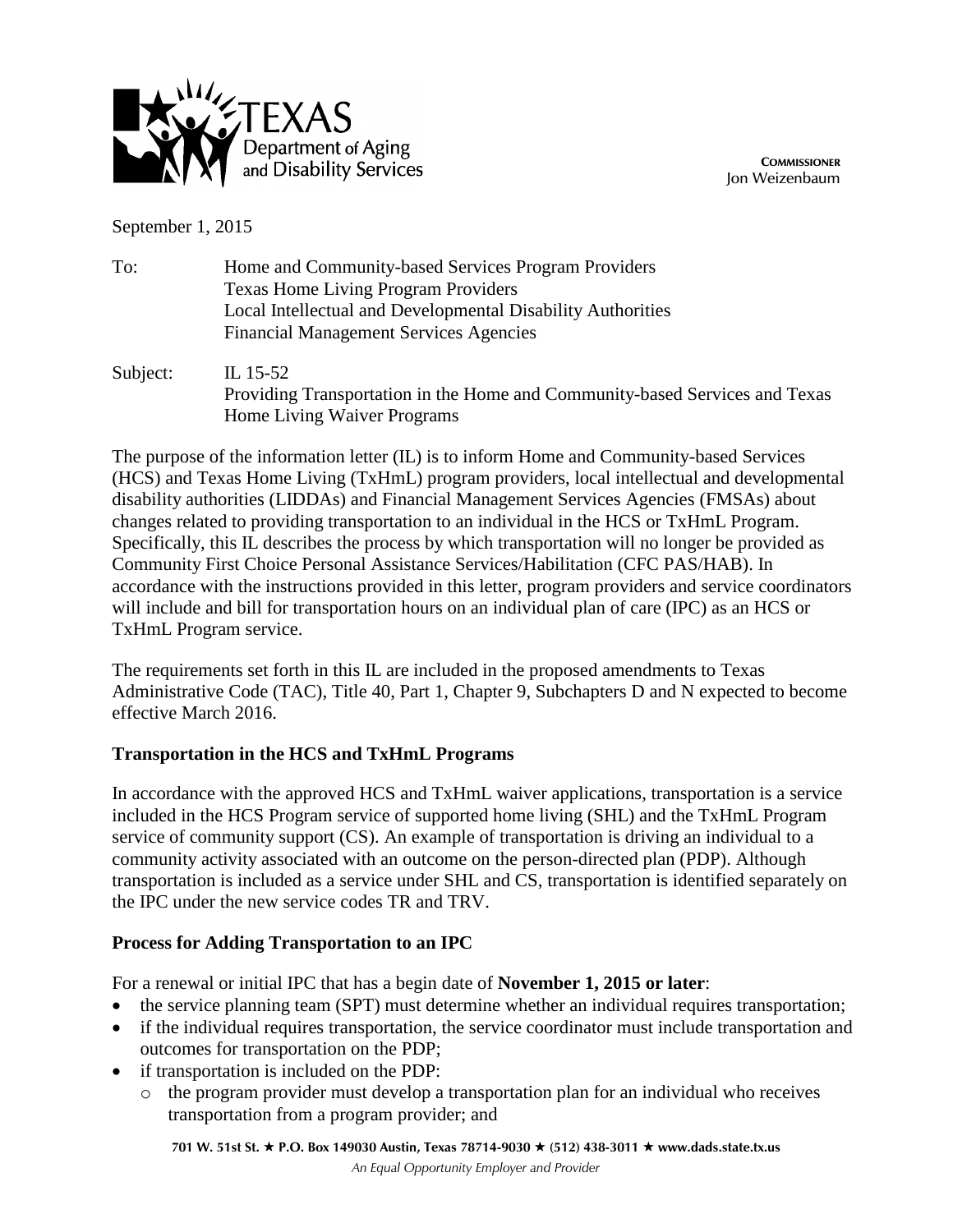Information Letter No. 15-52 September 1, 2015 Page 2

- $\circ$  the SPT must develop a transportation plan for an individual who receives transportation through the CDS option;
- if the individual is receiving a service from a program provider:
	- o the HCS program provider must include transportation on a renewal IPC based on the individual transportation plan; and
	- o the TxHmL service coordinator must include transportation on a renewal IPC based on the individual transportation plan; or
	- o the HCS or TxHmL service coordinator must include transportation on an initial IPC based on the individual transportation plan;
- if the individual is receiving all HCS or TxHmL program services through the CDS option, the service coordinator must include transportation on the IPC based on the individual transportation plan.

# **Transportation Plan**

As described above, a program provider or SPT must develop a transportation plan if transportation as an SHL or CS activity is included on an individual's PDP. The transportation plan describes how transportation will be delivered to support an individual's desired outcomes for transportation and identifies the appropriate number of transportation hours, based on the individual's needs, necessary to enable the individual's independence and integration into the community. The transportation plan must be documented on the Texas Department of Aging and Disability Services (DADS) Form 3598, Individual Transportation Plan which is available on the DADS website at [https://www.dads.state.tx.us/forms/3598/.](https://www.dads.state.tx.us/forms/3598/)

The HCS program provider, TxHmL program provider, and CDS employer must ensure transportation is provided in accordance with the transportation plan.

If an individual receives transportation through the CDS option, the service coordinator must send a copy of the transportation plan to the FMSA.

# **New Service Codes for Transportation on an IPC**

The new billing codes for identifying transportation on the IPC are:

- "TR" for transportation provided by a program provider; and
- "TRV" for transportation provided through the CDS option.

The Client Assignment and REgistration (CARE) system will display "TR" and "TRV" on the IPC and billing related screens beginning September 1, 2015, to enable program providers and service coordinators to enter transportation hours as TR (instead of CFPH) and as TRV (instead of CFPHV).

The new billing codes are effective November 1, 2015. The HCS and TxHmL Bill Code Crosswalk will be updated and posted on the DADS website on November 1, 2015.